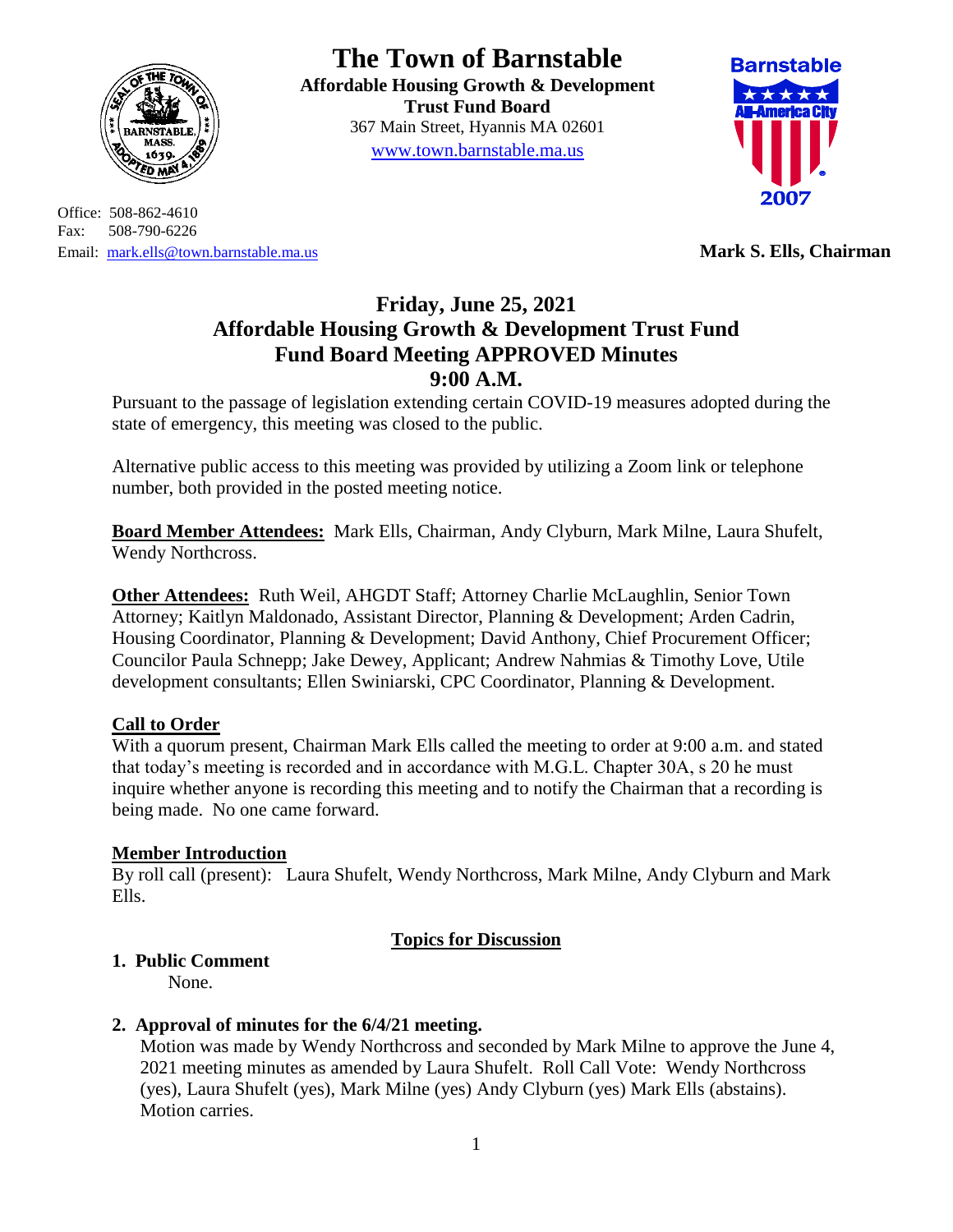### **3. Discussion with Utile, development consultants, on the Trust's expectations for the development of affordable housing on the portion of the property now addressed as 1200 Phinney's Lane, Hyannis, MA (Map 274, Parcel 031) which was formerly owned by the Disabled American Veterans (DAV).**

Ruth Weil reminded that the purpose of this analysis by the development consultants for Utile is for the Trust to provide feedback regarding proceeding with the development of this Town owned property with affordable housing.

Tim Love and Andrew Nahmias of Utile narrated a PowerPoint presentation depicting the different potential development layouts seeking feedback from the Trust. A preliminary overview was presented regarding the existing zoning as well as utility concerns and easement constraints with very preliminary test fits for potential development which test the site capacity, parking configuration and the maximum number of that units that can be accomplished under current zoning.

Utile made the following initial assumptions for lot development:

- Affordable low-income development
- Target unit count 40-45 units
- Parking ratio 1.5 per unit
- Building height as-of-right 2.5 stories, 3 story maximum with zoning change
- Sewer line setback requirements TBD.

Utile consultants explained the zoning for the site:

 The site is at the line between the Business District and RC-1 Residential District with a far corner of the lot lying in the Business District. Setback requirements from the road itself and setbacks from the side property lines are constraints. The parcel is joined with the abutting police station lot also owned by the Town, so there may be more flexibility with this line which can be determined. Development is constrained by the existing driveways leading to the parking areas for the police station. Under present zoning only a single family detached residential house is allowed on the site, with a special permit provision for an affordable housing development. Maximum height limit is 30 ft or 2.5 stories whichever is less. Utilities are straightforward for the gas and water lines that are parallel to Phinney's Lane. The consultant, Tim Love noted a potential constraint with the sewer line that crosses the northern border of the site, and the setback requirement will need to be determined and also any easements in place. This is still being researched and could affect where the parking is located and how close development can be to the sewer line.

Utile consultants explained the various housing types:

• Housing types studied were based on past studies for housing types appropriate for this area which are duplexes, townhouses, and walk ups that are dense enough to accommodate or meet the desired unit count while also staying at a small enough scale to fit in with the context and zoning requirements.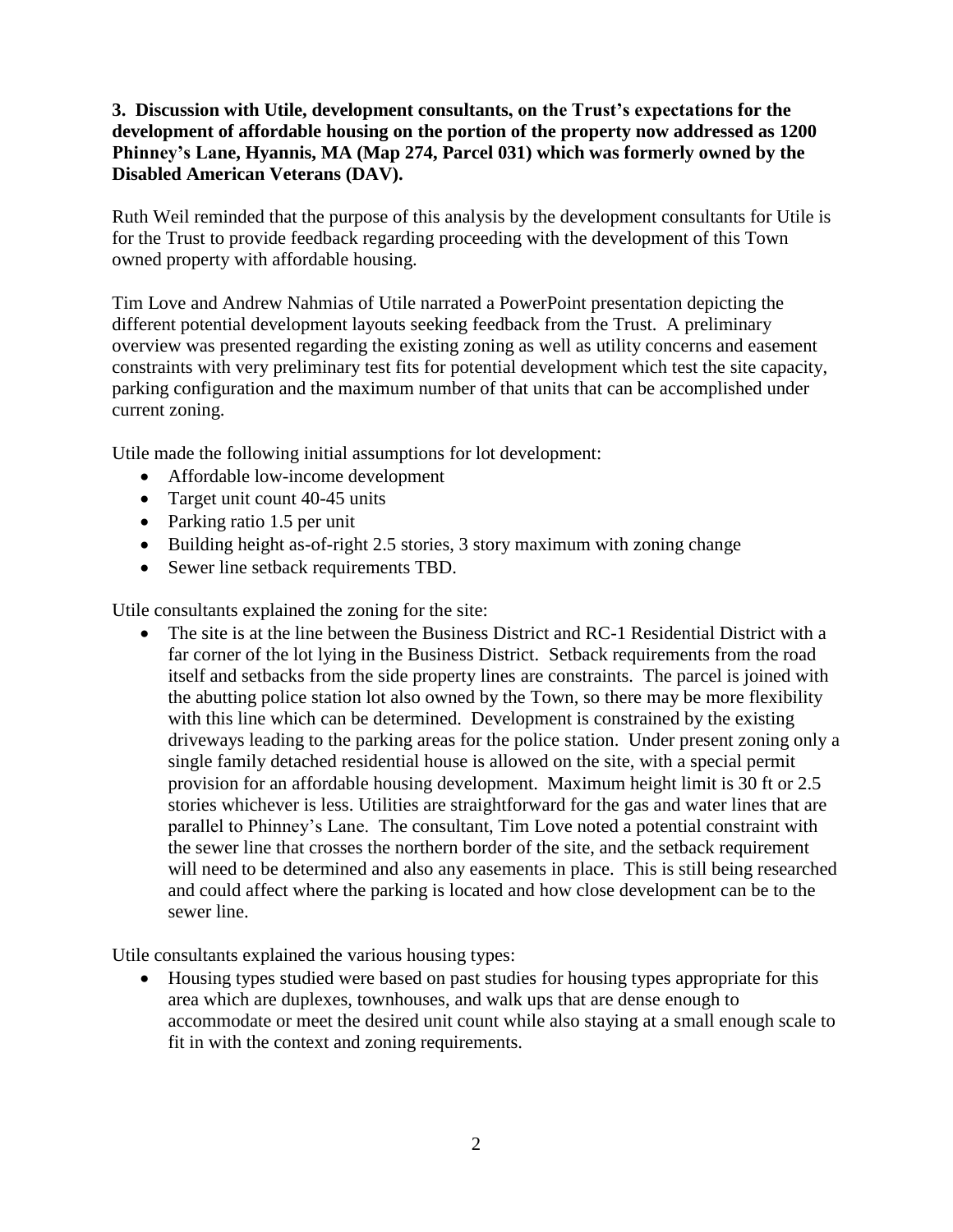Utile consultants explained the Preliminary Test-fits:

- Test fits are based on what the parking requirements are for the unit counts and what fits within the site itself and the limitations there might be with the sewer line in place. Using the assumptions for the site they are following, and a 10 ft setback from the sewer line, the two housing types tested are a double loaded interior corridor and a six unit building called a six pack. The size of the double loaded corridor is determined by the parking spaces that can fit on the site along with the building. In compliance with current zoning, only 2 stories are allowed as of right resulting in a maximum of 31 units. The addition of a  $3<sup>rd</sup>$  story allows for 36 units with the required 55 parking spaces calculated at 1.5 spaces per unit. Tim Love said that parking layout and capacity is the tail that wags the dog and that the layout proposed depicting 55 spaces is the most efficient way to accommodate parking because it is a short drive off Phinney's Lane, has a center drive aisle that is wide enough for cars to back into from perpendicular spaces. In terms of area, Tim said that they created the most efficient parking lot and worked backwards to determine the maximum number of units using the remaining space to fit the building within the setbacks required by zoning.
- Also tested out was if the parcel line can be adjusted to utilize an unused portion of the abutting police station parcel to possibly provide additional parking spaces for the site and therefore providing for more units. Tim explained that a three story double loaded corridor building needs to be 33 to 34 ft in height because a floor to floor height of 10.6 ft minimum is needed with typical wood framing plus the extra dimension needed for the roof and a parapet. Tim noted that another parking layout tested was one in which the parking goes over the sewer line itself, but the feasibility of this will depend on what the requirements for the sewer line are. With the additional spaces on the abutting lot, and 3 stories, the unit count could reach 41 possibly with the double loaded corridor house type.
- Test fit six pack model. The 6 pack is 2 units per floor, 3 stories with units is to either side. This model allows for individual unit packs to be scattered along the site keeping the same optimal parking layout. 36 units are possible with this option with a cluster of 6 buildings. Tim explained that in all of the three story scenarios, half of the  $3<sup>rd</sup>$  floor can be tucked up into the pitch of the roof. The cornice line where the roof breaks, really happens 6 feet above the  $3<sup>rd</sup>$  floor so there is not a full three-story expression on the façade; it is considered that the façade is 2.5 stories, this however would have an impact on the size of the units on the top floor and noted that the buildings would be gable end like a village, with the gable end facing the parking lot. With these initial tests, the big take away is that the limitation is how much parking can fit on the site. Starting with the most efficient parking layout, the variations are based on the possibility of the property line changing, if development can occur over the sewer line, and then determine what housing type fits best on the site with the zoning limitations.
- Tim explained that Utile does a lot of affordable housing projects for CDCs and reaching 40 – 45 units makes projects more attractive for financing and he considers this unit count to be the sweet spot for a housing project. He noted that this consideration also influenced what Utile was aiming for along with an opportunity to develop affordable housing at maximum density and he asked if there was a unit count that the Trust had in mind for the site and if unit count is a determining factor.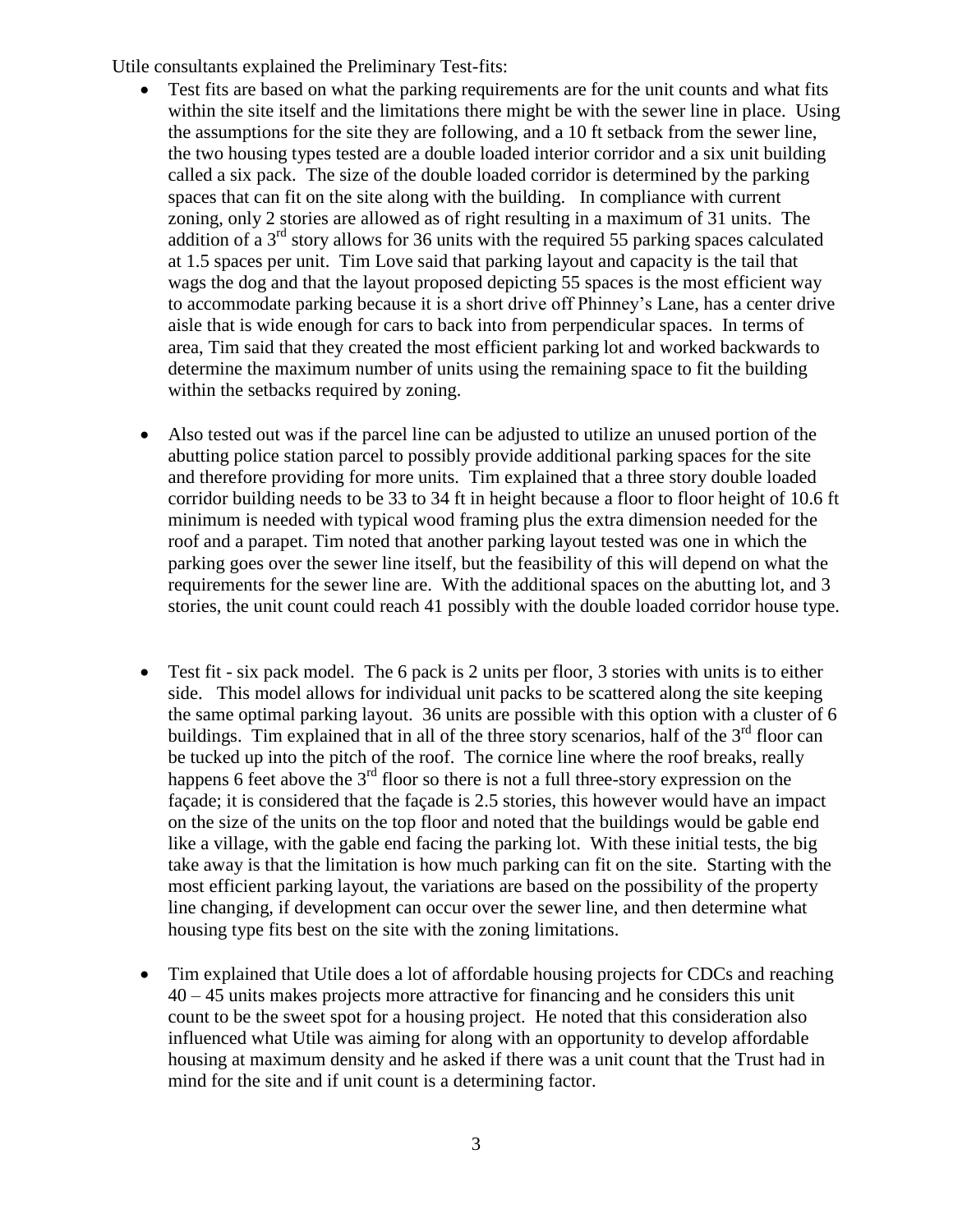Chair Ells asked David Anthony if the flexibility of property line between the two municipal parcels had been researched at this point and if there were any conditions that would limit flexibility. David said he had met with Town Engineers Griffin and Shane and relayed that the line between the two parcels is flexible for whatever we would like to do because of the way the parcels were acquired and then assembled. David noted that as indicated by the consultants, the limiting factor is going to be working around the driveway that currently exists rather than relocating driveways. David said Griffin had indicated that parking and driveways were okay to place over the sewer line, however structures or buildings are not. The sewer line represents a challenge if the proposal is to separate a piece of land and transfer it to another ownership entity; the Town will want to keep control of the sewer line on a municipal parcel. With a 10 ft buffer, if the balance of land to the south was then transferred, the Town would retain complete control of that sewer line and access it without easements. Tim said as a next step that they should have a follow up conversation to pinpoint precisely where the town would like that line to be relative to an easement they are comfortable with. Mark Ells said he wants to know when we researched how we purchased both of these parcels, if there are there any conditions at the time of purchase that would limit the line between the DAV lot and police station lot from being a flexible property line, and noted that he did not think this has been determined yet. Mark Ells explained that he wants to know if use limitations exist before getting to the next level of decision making. Mark noted the 2-story townhouse design with cedar shingle and stepped back entryways on the abutting parcel to the south and asked the Utile consultants if what they designed is aesthetically consistent with the 2-story town house or is it more than this, explaining that he would like to maintain the character of the residential neighborhoods. Tim explained that what they are proposing is a much denser building type because the row houses to the south only provide 1/3 of the units they are getting with other housing models and he offered to test fit the row house model on the site also. Mark noted that it will be important for the Trust to determine what the priority is, whether it is density, maximizing number of units on the site, or providing affordable or work force housing that adds to inventory in town, but also anticipates some of the neighborhood challenges that have previously been experienced and prioritize that as well.

Andy said that he agrees with Mark that it appears there are competing demands every time we go through one of these iterations. Tim suggested looking at other fits in order to have an apples to apples discussion. Andy said he wants to know what we can do with the site because there is a significant difference between 2.5 and 3 stories. It seems possible to get some latitude with the property line because we own both parcels, but he asked if there was latitude on zoning that would help design something closer in character to the abutting 2-story townhouse. Tim said that the goldilocks scenario would be to make the buildings true 3 story buildings, but with 4 unit buildings not 6-unit buildings. Tim said Utile uses design as a tool for people to understand where the trade offs are and said he sees from this conversation that maybe the sweet spot is not 44 units, but something in between that resembles a village.

Laura Shufelt said that an affordable housing development should not be limited by the existing zoning and suggested that the Trust should maximize what can be done on the site with a Chapter 40B. She explained that the site was especially attractive because it fits in the category of the missing middle where there is a 3- story development across the street, a municipal building, and a large development right behind it with the Cape Codder, and the abutting two story townhouses, and single-family residences. Laura said that going up 3 or 4 stories is not going out of context because you are moving that towards a commercial corridor and municipal buildings. She said this was the design that the Planning Department did with the Cape Cod Commission and Union Studios. She said the Trust should look beyond what is right next door, look also at what is behind and across the street; there is a huge commercial corridor on the other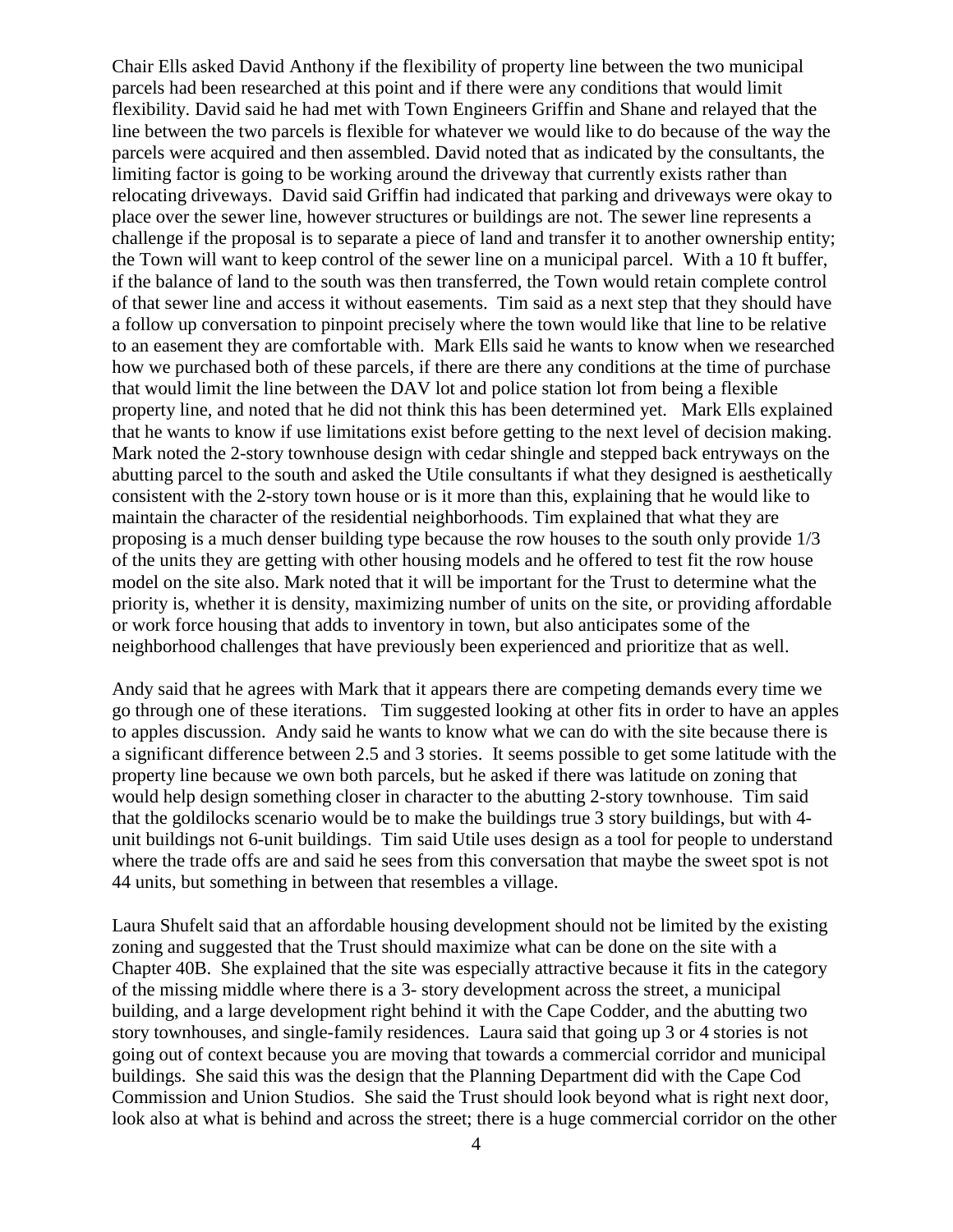side of the police station that has varying sizes. We should not limit the size or the dimensions based on the existing zoning. Laura said there are a lot of opportunities to do this and hitting that sweet spot of 45 units would be great. She said she also wondered about putting parking under in certain places, although it is expensive. Tim said that the reverse engineering has determined the maximum number of units at 44 units which is a good number for the financing sources for these types of projects but noted that the line of funding from the state does not support the cost of underground parking unless it is a necessity. The maximum capacity of the site is probably 44 – 45 units because there is not enough room for parking to add another floor. This is where the tail is wagging the dog. Laura shared that she works at Massachusetts Housing Partnership and works with communities on affordable housing development projects and said she is seeing developers pushing the sweet spot to 50 units so that is where she thought it should be for this project.

Tim revisited the land swap idea where land triangles are traded and aligned where the zoning change is. He noted that the advantage is that you can take the already efficiently designed parking lot and extend it. The triangle cannot be used for buildings because it is too narrow. David Anthony said that the land swap adds an unknown to moving this project forward because we do not know how involved the process would be to accomplish it, explaining that when the Town acquired the DAV property it was a land swap that required state legislature involvement. With public procurement and other issues, it is not known how difficult it would be to swap those two triangles and may require it to go back up through the legislature. It is much easier to maneuver that common line between the police station parcel and the DAV parcel.

Mark Ells mentioned that if the answer regarding the flexibility of the property line was known, it would provide a bit more license to be creative in utilization of that area that falls onto the police department lot. Tim noted that the double loaded test fit maintains 10 feet from the sewer line for the reasons that David mentioned earlier. Even at 3 stories, the maximum number of units is 36 units, but can get back up to 41 units with parking on the police station lot. There is only a piece of drive over the easement for more parking. This would require an easement across and would be a very funny property line which Andy mentioned may be more complicated that it is worth.

Andy said he liked the 41 unit double loaded test fit. He said that moving the lot line seems like it is easier than the land swap that was discussed and did not see a huge issue. Mark Ells agreed that the Town owns both parcels so we should be able to create the easement with rights. Mark also said that the driveway could be modified to accommodate whatever the threshold unit numbers are and keep it in the flavor of the residential neighborhood even if it is 3 stories. With the use of more land area, we would be able to design something that does not create a large block type structure. Mark noted that it goes back to his question as to what barriers there are with land ownership of these two parcels. He said he is open to see what will allow them to reach the right numbers to work from a financial standpoint, number of units for housing, and for the neighborhood and thanked Laura for helping him envision the other varying uses that surround the property. Mark said that if the driveway could be modified and moved closer to the police department building, it may alleviate issues with neighboring properties. Tim agreed and said that the efficient row parking would have to jump the 10 feet to the other side of the sewer line which might be possible. The buildings could be split into two buildings and the gap between the two buildings could fall where the row houses are. Laura said that neighbors are usually most concerned about headlights disturbing them.

Laura Shufelt left the meeting at 10 a.m.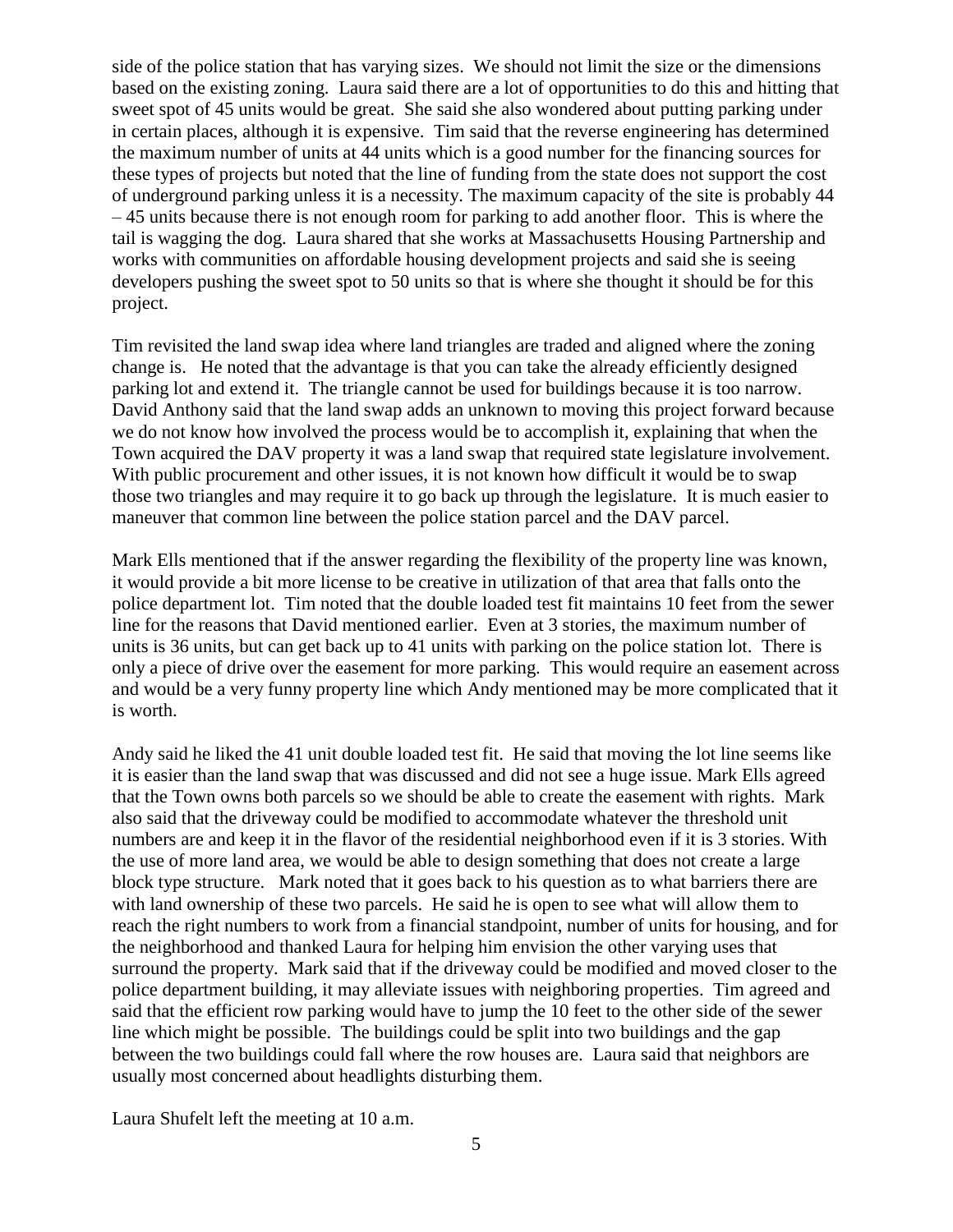Tim asked if the police parking lot requires two access drives because if only one is needed to provide access, the internal loop could be used to circulate around and would open up possibilities for more parking on the police lot for the housing project. He said he would recommend that the sewer easement not have a parking lot centered on it because he thought it might drive away developers who might see that as a complication. If more parking could be moved north of the sewer line to lie sideways, the amount of parking south of the sewer line could be reduced leaving a much larger buildable area south of the sewer line and a more interesting building form would be available. Mark Ells said it is worth the exercise at the conceptual stage and will make engineering and architect staff available for discussion and to look at access. Mark said there are a lot of scenarios we can run assuming we have a clear path to use the lot for the intended purpose and said they should come up with what the best scenario would be for the police, and the number of units you are referring to on the site to see if we can get there. Mark said he and Andy will talk to the Police Chief and noted that the lot is the staff and service parking lot and with a little more of a control point out on the existing drive on the top of the street, maybe it would help us to alleviate concerns of access of others going the wrong way.

David Anthony said that staff has received what was needed today to understand some of the issues and kick ideas around. Staff can reconnect with Utile offline and come back to the Trust at a future date and in the mean time will address some of the land limitation questions. Ruth Weil said that there is now an appreciation that in order to fill the housing gap, it is more accepted that the creation of density is necessary, but in a way that fits into the community. Ruth agreed with Andy that they need to maximize the land we have with every opportunity. With all the constraints we talked about, we should see how we can achieve all of those goals. In terms of the use, the legislation indicated that this was to be used for police purposes, but we have already discussed with Charlie and others that this would just require a 2/3s vote of the Town Council to change that use. Ruth said she did not know whether any grants were obtained for the construction or the acquisition of the police facility.

Andy said at the next meeting he wanted to have a discussion about timing. He said that although this is a unique opportunity and he wants to get the density and greatest number of units, he wondered if there are there any unintended negative consequences regarding timing. Could it take 5 years for an optimal project versus 2 years if you do something different. Ruth said with all of the federal funds that have gone to the state, it is anticipated that the tax credit process is going to be quicker, but there is no guarantee. Mark Ells said he has received information from the state outlining how they intend to have the funds used and will share it as soon as it is tightened up. Tim said it would be helpful for Utile if the town can do a little bit of work regarding the feasibility of reducing to one driveway before they put a lot of time into studying this option. Mark Ells said he would have a discussion with engineering and the police chief to look at safe access/egress combined with functionality for the PD. Legal will also be involved in the discussion regarding use the police parcel for access or parking. If there is a limitation there, we need to know it now. David Anthony and Charlie McLaughlin will work together on this question.

#### **4. Applications for Funding:**

**Review of the application submitted by Jake Dewey for pre-development funds to support the redevelopment and development of the following parcels located in Hyannis, MA: 560**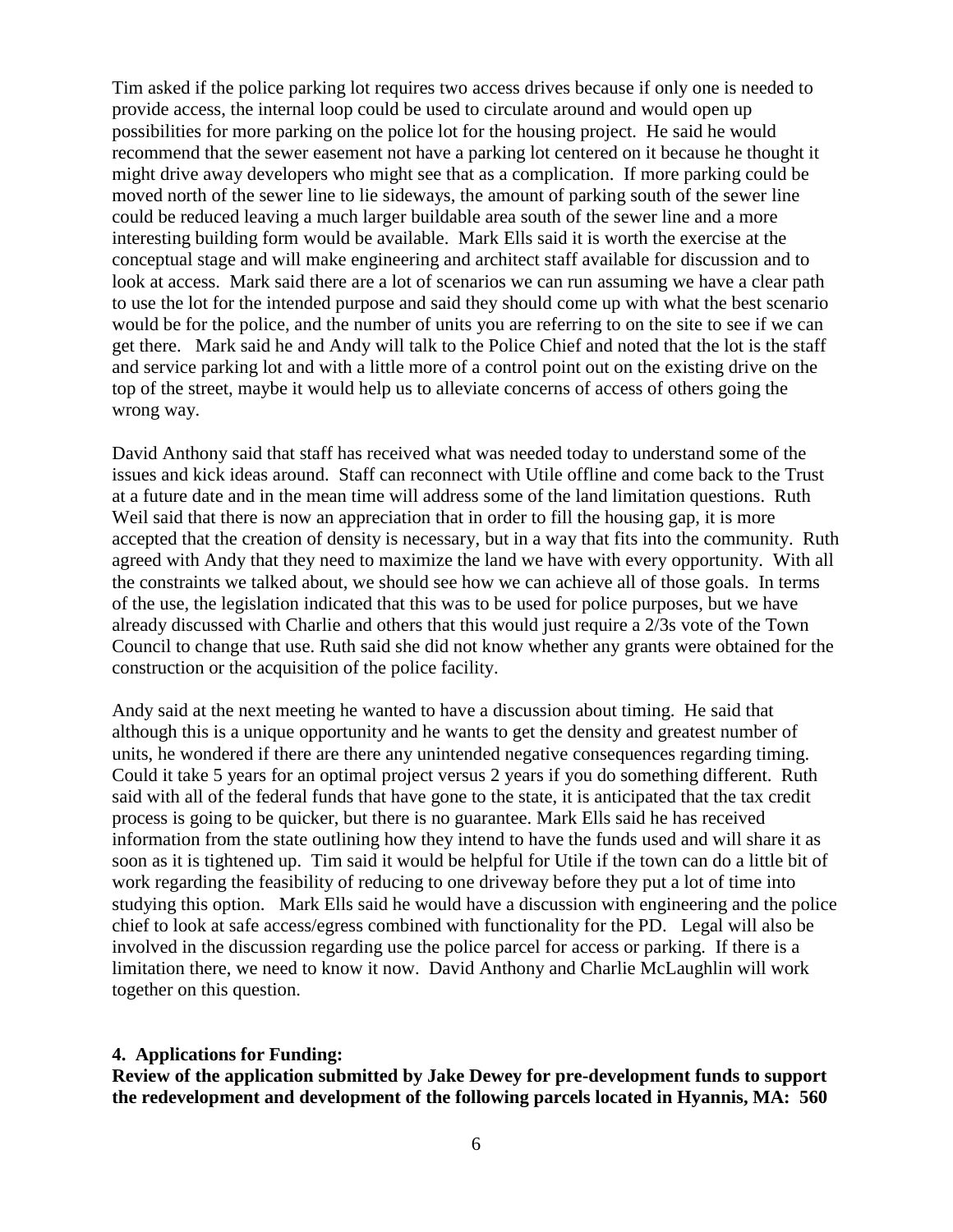#### **West Main Street, 4 Elis Drive, 14 Elis Drive, 15 Elis Drive, 20 Elis Drive, 30 Elis Drive, 31 Elis Drive, 35 Elis Drive, 39 Elis Drive, 40 Elis Drive and 44 Elis Drive.**

Ruth Weil explained that this Application is under the Trust NOFA for predevelopment funds on private property. Because it is private property using public funds, it would need to have a mortgage, a grant agreement, and a promissory note, with terms included that if the property were not developed for a certain percentage of affordable housing, the money would have to come back to the Trust. If after this predevelopment exercise, the property is developed with affordable housing, then the mortgage could be forgiven depending upon the number of units that the Trust identifies. Jake Dewey, Developer, owner of Midpoint Property LLC explained that he has been doing small scale developments and learning along the way. He acquired this property in series with the front parcel 560 West Main which is the Midpoint Motel, a 4 unit apartment building, and about 1 ¼ acres of land in total. He said that he has also worked with Utile a little on this unique piece of land and wants to ensure he is doing this right. There are few pieces of land available for development for housing in town. He noted an infrastructure limitation, as there is no sewer on Lincoln Road that can be tapped into. However using the motel parcel, the sewer can be accessed from West Main Street. A significant portion of the funds will be to figure that out. A pump may be needed at the rear of the property to bring all of the sewage from the back parcel out to West Main Street. Utile also had some ideas of possibly reconfiguring the existing road which will require engineering to figure out the limitations there. To move forward, Utile would like to be able to determine some of those parameters similar to the 1200 Phinney's Lane project. Utile will also create a test fit model to figure how to reach a reasonable density and maximize the parcels available. The zoning analysis will also need to be done as well and it may end up being a 40B project. The projects will result in a relatively high density as the location lends itself to it and would not have a huge impact on abutters.

Ruth asked for a breakdown of how Jake arrived at the \$65,000 ask having provided a more general overview, but said it would be helpful for the Trust to have the specific numbers involved. Jake went through a budget of what the anticipated total spend would be. He said after talking with two engineers, a range of \$50,000 to \$100,000 was determined so he put in a budget of \$65,000 for the initial phase for design. Working with Utile it is going to cost between \$25,000 and \$50,000 depending on how far they go. If a 40B is determined, the consultant fee for that process would be \$25,000, an architectural fee of \$100,000, an environmental study \$10,000 and an MHC historical documentation or determination review which is approx \$10,000. Jake said he anticipated legal fees could be \$35,000 if zoning relief is necessary. That is about a \$260,000 budget and the \$65,000 ask would be part of that.

Mark Milne noted that several of the properties are currently developed and asked if any are affordable rentals. Jake said he acquired the property in late April, 2021 and after quick renovations, he has rented the units out at market rates. Jake explained that the existing rental units are not deed restricted and are market rate rentals at this point and said incorporating these units is something that needs to be determined if it makes sense. The houses are not near the end of their life so most likely he would not be demolishing them unless it really made sense for the project. Jake said he will look to the consultant to determine the options. If a test fit requires removal of the houses and it adds 10 more units, he would consider it, but Jake said he prefers not to remove any existing housing stock if it is not necessary.

David Anthony asked if Jake was anticipating having traffic come out onto Lincoln Road and shared he was a resident of that area and said the Lincoln Rd intersection at Walgreens and the Old Craigville Rd. intersection, and now with some further enhancement at the gas station, that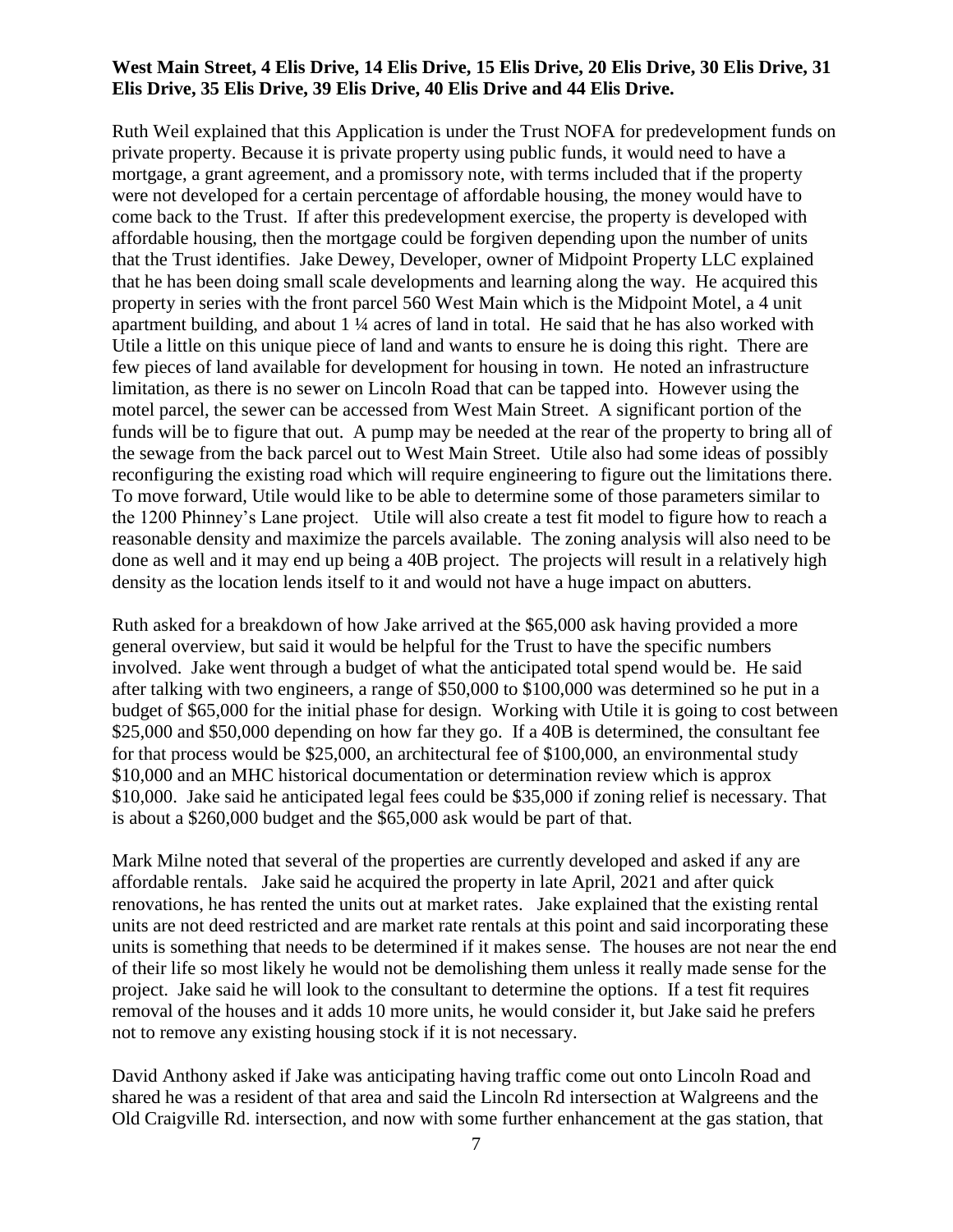intersection is a real challenge already and putting any more traffic constraints into that area is something that should be taken into consideration to move traffic through that area. Jake said he would defer to the consultants and what they find because they are the experts, but their initial thought was to connect to the motel lot on West Main Street and utilize wasted space on that lot for development. Jake agreed that there is a bottleneck at the Lincoln Road intersection with West Main Street and noted the Route 28 side of Lincoln Road is also very busy. Mark Ells said that access/egress is going to be something that the consultant will need to look at closely and also noted that Lincoln Road sewer is a force main that cannot easily be tapped into. West Main Street is a much better location to tap into for utilities, definitely sewer need to look at water on both, where one goes, both will go. Jake said the plan was to have a pump to gravity out to West Main Street. Arden said because Jake is requesting predevelopment funds, this is the appropriate time to make that ask. It will be a determination of what the land can handle.

Mark Milne said that Ruth had mentioned that the predevelopment funds could be forgiven if this property is developed. He asked if the Trust were to vote on this request, would it be appropriate to now define a percentage of the units that we would want to see affordable. Ruth said it appears there will be more than ten units in the project for which there is an inclusionary requirement of one affordable unit for every 10 units created. The question is whether the Trust will want to go over and above that requirement and this would need to be defined in the grant agreement to protect the Trust's investment. Ruth suggested that Jakes request of \$65,000 be broken down into categories not a lump sum, so that the disbursement of funds could be monitored. Charlie dovetailed on Ruth's comment that it would be important to have a discussion about what securities are being offered, against what equity so that if the project does not go forward for any reason, there would be a reasonable opportunity to recover the advanced funds. He said he is not aware of the details, but it may involve a quick appraisal to make sure there is equity. Ruth said the Trust should request that Jake provide a more detailed breakdown of the \$65,000 with categories for expenditures noting there are a number of costs for the project, but from the Trust's perspective, they need to know what the money will be paying for and then to Charlie's point, figure out where the equity is of \$65,000 and how this amount can be secured. Optimistically, this will be forgiven because sufficient affordable housing will be developed. Ruth said the Trust needs to consider if the percentage of affordable units required will be beyond the requisite 10% to be able to forgive this \$65,000 loan. Mark Ells said that staff should continue to work with Mr. Dewey to bring back the additional information for further discussion at the next Trust meeting and address some of the issues working with staff. Jake indicated that the properties have all been acquired recently, and offered that there is an existing appraisal available.

### **5. Discussion of how to interest developers who have multifamily projects in the development pipeline to apply for Trust funds to create additional affordable units over and above the required 10% affordable units required under Barnstable's Inclusionary Ordinance.**

Ruth said that this was a topic that came up at a meeting she was not in attendance. The characterization was we want to develop as quickly as possible. There are a number of developments in the pipeline that will have to comply with the 10% Inclusionary Ordinance but the question is how to induce developers who are closer to getting a shovel in the ground than some of our theoretical projects, to increase the number of affordable units. This was an issue that Charlie made initially in the discussion, and Elizabeth and Arden have been talking about it as well. The question is, should the Trust offer a set number such as \$100,000 per unit or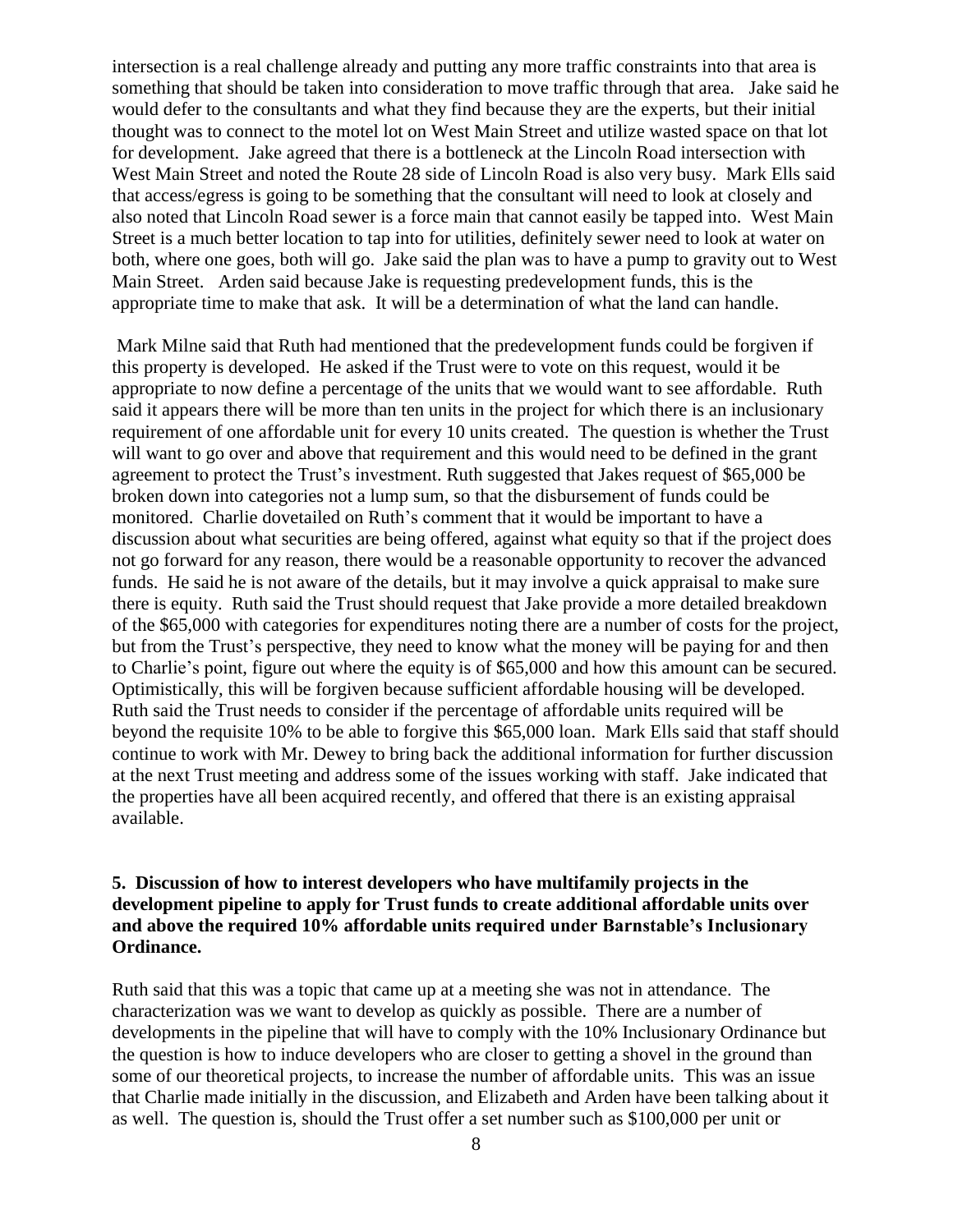\$50,000 per unit based on an affordability sliding scale. Planning staff input is critical because they are dealing with a number of these developers. Arden explained you have to put yourself in the shoes of the developer and consider the options: I can move this forward quickly and easily as is, or I can try to create some additional affordable units there. How much incentive is needed to provide to those developers to convince them to: a) lose significant revenue; and b) possibly extend the process. A simple calculation figures out how much revenue they are going to lose. To calculate this, take the difference between what they proposed to be their market rents versus what would be the required affordable rent and we can see what that loss in revenue would be over 30 years. If we offer them less of a subsidy than that amount, I do not see anyone coming forward. Unless there are people who really want to create affordable housing out of the goodness of their hearts, but those are not the developments that are happening right now. We are seeing market rate developers who are shocked and not quite competent in following through on their affordability requirement and it becomes a burden for them and for staff. The Trust would need to create a clear, concise, and swift process to provide developers with funding for affordable units, and it needs to be an amount that makes them want to do it. Andy agreed that this discussion of the cost of affordability has occurred often and said he would like some analysis as they have had these discussions at least a dozen times. Arden said she did an analysis a few years ago she could share that indicates the length of time each different subsidy would last. Andy said he would like to get to a point where a developer coming to the Trust knew up front the range for 80%, 75% or 50% AMI allowing the trust to be able to almost purchase the affordable units.

Mark Milne said this sounds similar to a town sponsored rental subsidy program as we are really providing a monthly subsidy to an affordable renter and by giving a lump sum of cash to a developer up front, you could achieve the same thing by providing a monthly subsidized rent payment. Arden said that is another good option because it helps the residents which is the goal. Ruth said that another part of the discussion is not a Trust discussion and is about the town's policy level, noting that a lot of affordable units are being created through Regulatory Agreements under Chapter 168, with creation of affordable housing being one of the mitigation options that a developer could provide. Development Agreements which are a voluntary contract, could be used to increase the number of affordable units. Although it is not a Trust discussion, affordable housing as mitigation was contemplated when the Town Council passed Chapter 168. In light of the housing crisis if affordable housing were part of the Development Agreement, there would be less negotiation with the Trust. We would be giving the developer some level of funding when negotiating these units. Mark Ells said they should take this under advisement and have practitioners take a look at whatever we are creating because we haven't achieved what we want to achieve with the current methods in place. He said he would like to hear from those experiencing this, and once it is understood what is being said at a point in time, it needs to be adaptable because obviously the market changes dramatically. Mark said this should be placed back on a Trust agenda once we have additional information that merits discussion.

### **6. Discussion on the Trust's participation in the One Plus Mortgage Program administered by the Massachusetts Housing Partnership Program (MHP).**

It was decided this agenda item would be taken up at the next Trust meeting.

#### **7. Correspondence:**